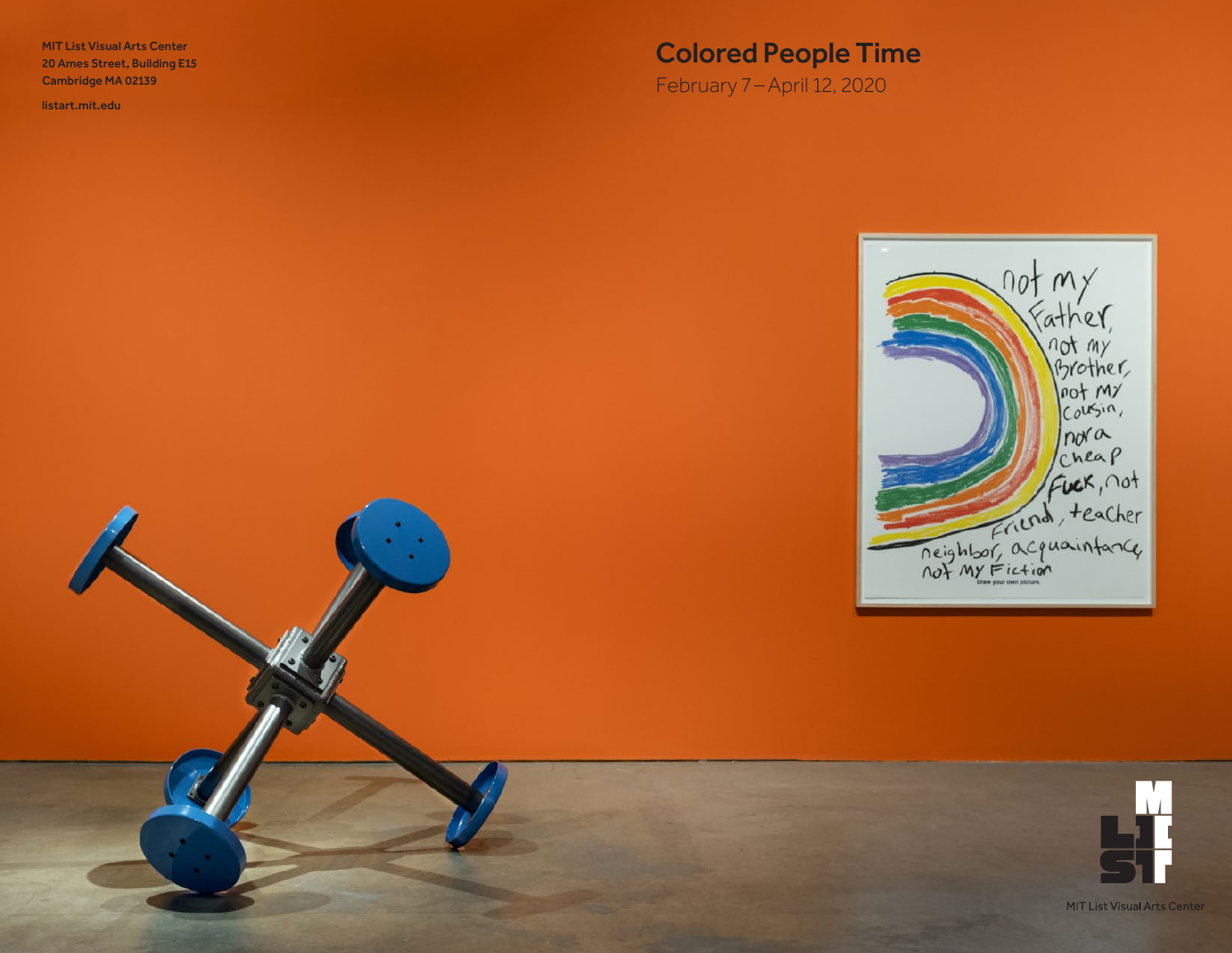## Colored People Time

Hayden Gallery February 7-April 12, 2020

In his 1972 article "Some Notes on the Blues, Style and Space," Ronald Walcott wrote "time is the very condition of Western civilization which oppresses so brutally." Published under the Johnson Publishing Company's imprint *Black World*, Walcott's essay examined the works of three prominent black cultural producers—author Ralph Ellison, playwright Charles Gordone, and poet Melvin B. Tolson—through their shared depictions of "Colored People's Time" (aka CPT or CP Time.) As Walcott observes, black people occupy and deploy CPT as a political performance to "evade, frustrate, and ridicule" the enforcement of punctuality and productivity, key disciplinary structures of capitalism.<sup>1</sup> For many, CPT is the time-space of the struggle.<sup>2</sup> It emerges from conditions of ongoing oppression that stretch back to the beginning of Transatlantic slavery. CPT challenges and disavows the predominant opinion that being "on time" is the only way of being "in time."

I began thinking about CPT while developing an exhibition that examined how a group of artists, activists, and writers have considered how white supremacy and the legacy of chattel slavery have existed so insidiously in our current moment(s).

I was drawn to CPT as both a living and liberatory phrase. It has provided a linguistic tool for black people to navigate their own temporality, within and against the construct of Western time. Not surprisingly, white supremacist logics have attempted to distort and co-opt CPT, constructing a dual meaning through racial stereotype. In spite of this, CPT has remained part of the vernacular of racially marginalized groups, to think and act differently in time.

*Colored People Time* is structured as an experimental exhibition in three chapters— *Mundane Futures*, *Banal Presents*, and *Quotidian Pasts*. Within the exhibition, I wanted to explore the plural and malleable nature of the term. CPT connects to the tradition of black expressions grounded in counter-language, ones performed as part of "resistance discourse, created as a communication system unintelligible to speakers of the dominant master class."<sup>3</sup> Like the constructs of race and gender, time is an experience and subject that escapes the limitations of language.

> Meg Onli Andrea B. Laporte Associate Curator Institute of Contemporary Art University of Pennsylvania

<sup>1</sup> Walcott, Ronald, "Ellison, Gordone and Tolson: Some Notes on the Blues, Style and Space." *Black World*, December 1972, pp. 4-29.

<sup>2</sup> John Streamas, "Closure and 'Colored Peoples Time'" in *Time: Limits and Contraints*, ed. Jo Alyson Packer, et al. (Boston: Brill Publishing, 2010).

<sup>3</sup> Geneva, Smitherman, *Word from the Mother: Language and African Americans* (New York: Routledge, 2006), 5.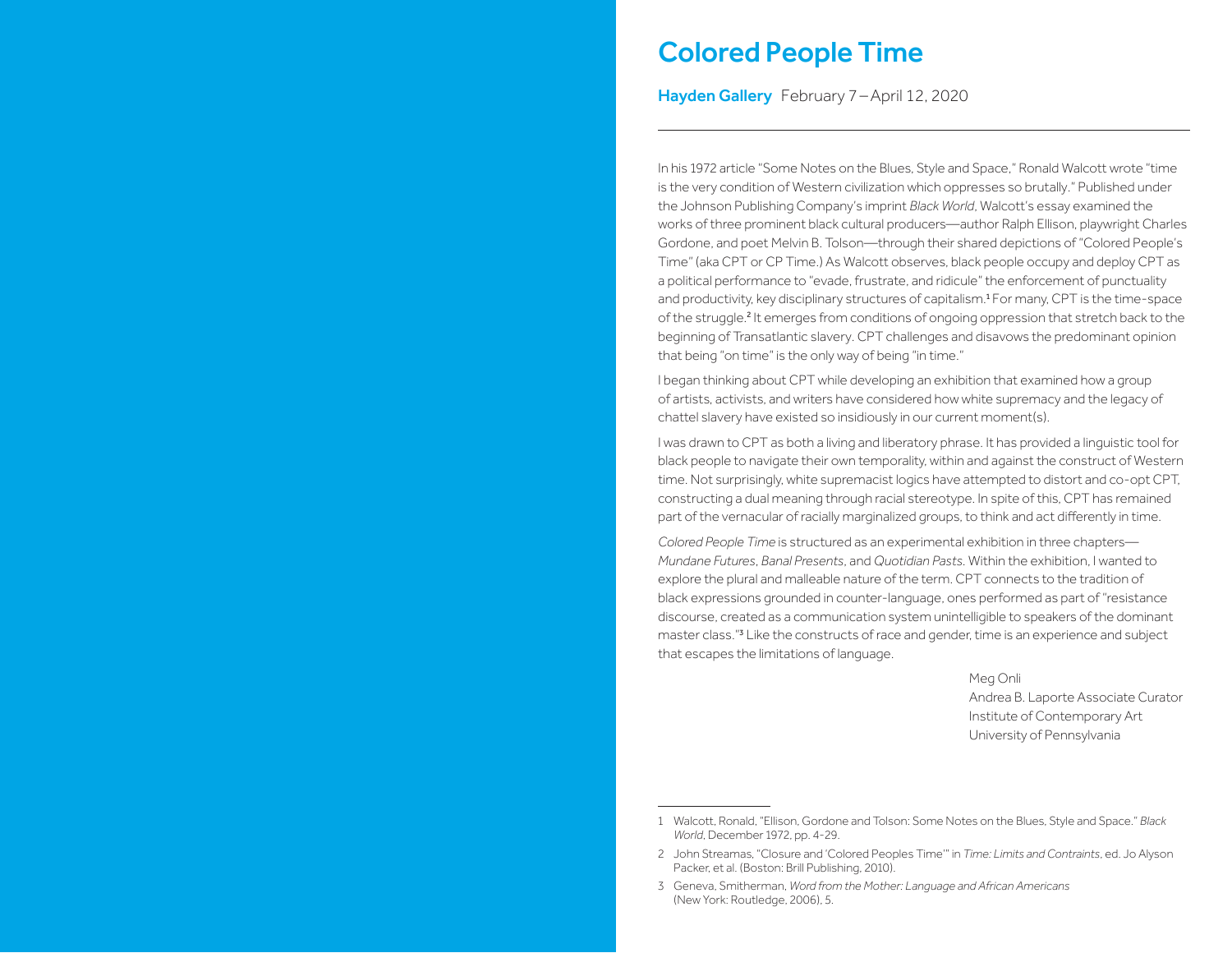## MUNDANE FUTURES | CHAPTER 1

### Aria Dean, Kevin Jerome Everson, Dave McKenzie, Martine Syms. With historical works by the Black Panther Party, Sutton E. Griggs, and the National Institutes of Health / Getty Images

"For me, the relationship of black communities, black feminism, and the temporality of futurity must be thought about through the concept of grammar. How do we conjugate our relationship of being to the future?"

Tina M. Campt, *Black Futurity in a Photographic Frame* (2016)

### Aria Dean, *Notes on Blacceleration*, 2017

In her essay/lecture *Notes on Blacceleration*, the artist, critic, and curator Aria Dean ruminates on intersections between the Black Radical Tradition and the theory of accelerationism. Accelerationism is a political and social theory that posits the end to global capitalism lies not outside of its structures, but through them. This theory proposes that our economic and political systems must be expanded, increased, and "accelerated" in order to

provoke an anti-capitalist revolt. Originally recorded as a Skype lecture for Reed College's Home School lecture series and later published as an essay, Dean outlines accelerationism's lineage and critiques the theory's oversight in addressing chattel slavery as a foundation for capital accumulation. By doing so, Dean re-centers the black subject and speculates that we may inherently play a pivotal role in the destruction of capitalism.

### Black Panther Party, *The Black Panther*, April 1 and May 13,1972

The Black Panther Party (founded 1966; ceased 1982) was a political organization established by Huey P. Newton and Bobby Seale that incorporated Black Nationalist and Marxist ideologies to combat systemic white supremacy through armed selfdefense, community programing, and publishing. The *Ten-Point Program*, authored by Newton and Seale in 1966 and updated in 1972, presents the philosophical principles of the organization. The platform appeared in every issue of the Panther's monthly newspaper and summarized the "wants of the people." Although villainized by the US Government as an extremist group, the Panthers' program reads as a call for basic rights: food, housing, education, fair

trial, the right to self-govern, and an end to police brutality.

This vitrine contains two issues of *The Black Panther*. In the April edition there appears a notice that the *Ten-Point Program* will be revised to reflect changing principals of the party. The May issue presents the Panthers' final program, which added a call for free healthcare and shifted ideologically from Black Nationalist separatism towards solidarity between oppressed people. The *Ten-Point Program* is a demand for a mundane future yet to be attained and serves as a reminder that our doctrines should be re-examined and updated when necessary.

## National Institutes of Health / Getty Images, *Scanning electron micrograph of just-divided HeLa cells*, purchased 2018, stock image

While undergoing treatment for cervical cancer in 1951 at John Hopkins Hospital in Baltimore, MD, doctors removed cells from the body of Henrietta Lacks (1920–1951) without her or her family's consent or knowledge. A former tobacco worker and mother of five, Lacks died at Hopkins from metastasized cancer within the year and was buried in an unmarked grave in Lackstown, Virginia. Her seized cells dubbed HeLa cells, but rarely credited to her for over fifty years—continue to this day and are the first immortal cell line. An immortalized cell line is a group of cells that proliferate indefinitely due to mutation. Because of the cells' unique capabilities, HeLa cells have been integral in numerous

medical breakthroughs including the development of the polio vaccine, gene mapping, in vitro fertilization, and cloning, generating billions of dollars in revenue for pharmaceutical and biotech companies. This photograph, whose copyright is owned by the National Institutes of Health and Getty Images, captures Lacks's cells right after they divided. The story of Lacks is troubling in its illustration that black bodies, when confronted by institutions and organizations, are always denied agency. It is likely that Lacks—like her cells—will circulate throughout the medical industrial complex indefinitely. Maybe most haunting is the realization that she may be *the* central material in the quest for immortal life.

## BANAL PRESENTS |CHAPTER 2

#### Carolyn Lazard, Cameron Rowland, Sable Elyse Smith

"The now is present, is past, is future. The past is now, as is the future, and all we have is meaning, our fear of, flight from, or embrace of it, in its fragile and fractally fragmented multiplicity."

M. NourbeSe Philip, email to the curator, June 25, 2019

### Cameron Rowland, *Depreciation*, 2018

Restrictive covenant; 1 acre on Edisto Island, South Carolina.

40 acres and a mule as reparations for slavery originates in General William Tecumseh Sherman's Special Field Orders No. 15, issued on January 16, 1865. Sherman's Field Order 15 was issued out of concern for a potential uprising of the thousands of ex-slaves who were following his army by the time it arrived in Savannah.<sup>1</sup>

The field order stipulated that "The islands from Charleston south, the abandoned rice fields along the rivers for thirty miles back from the sea, and the country bordering the Saint Johns River, Florida, are reserved and

set apart for the settlement of the negroes now made free by the acts of war and the proclamation of the President of the United States. Each family shall have a plot of not more than forty acres of tillable ground."<sup>2</sup>

This was followed by the formation of the Bureau of Refugees, Freedmen, and Abandoned Lands in March 1865. In the months immediately following the issue of the field orders, approximately 40,000 former slaves settled in the area designated by Sherman on the basis of possessory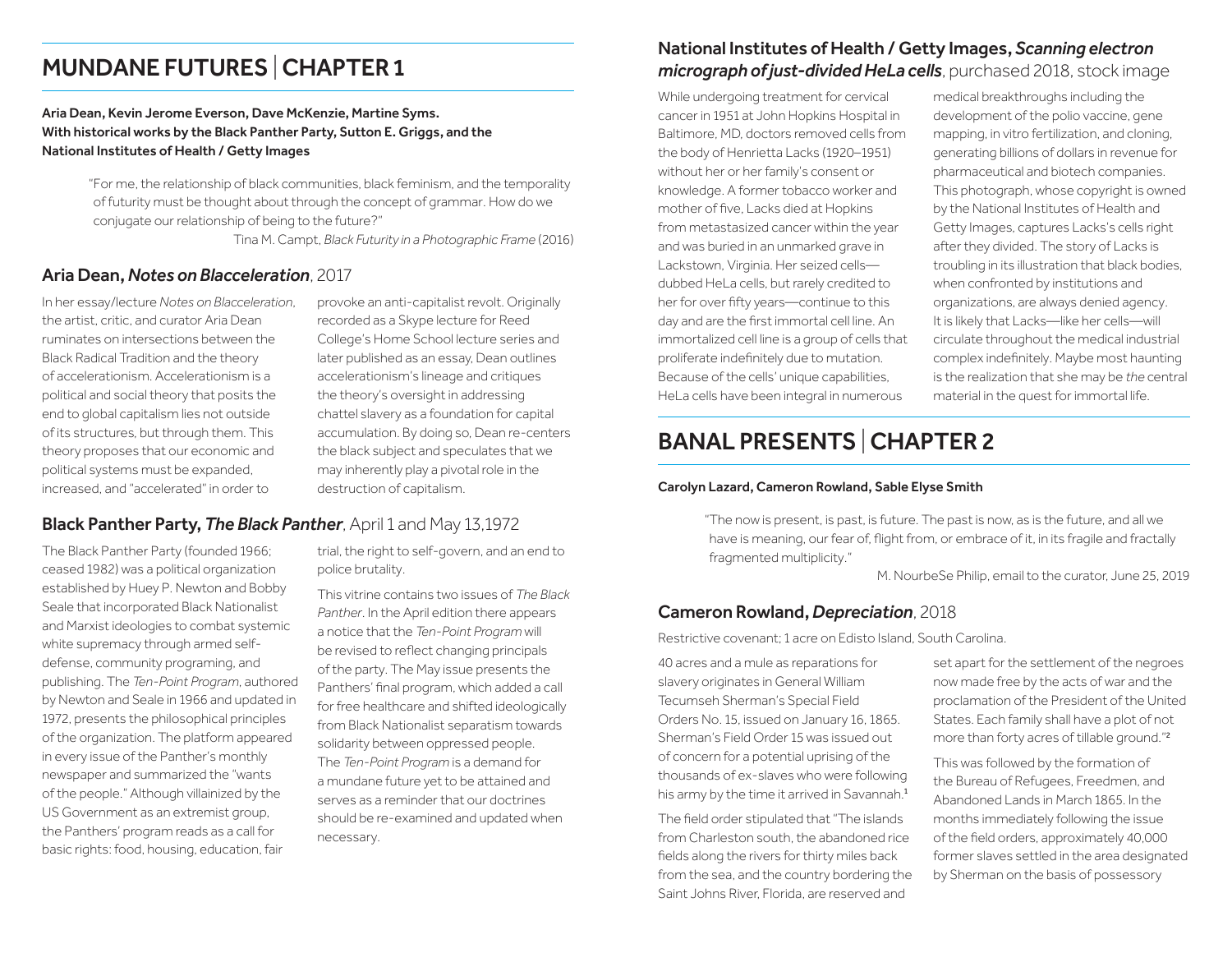title.<sup>3</sup>10,000 of these former slaves were settled on Edisto Island, South Carolina.<sup>4</sup>

In 1866, following Lincoln's assassination, President Andrew Johnson effectively rescinded Field Order 15 by ordering these lands be returned to their previous Confederate owners.

Former slaves were given the option to work for their former masters as sharecroppers or be evicted. If evicted, former slaves could be arrested for homelessness under vagrancy clauses of the Black Codes. Those who refused to leave and refused to sign sharecrop contracts were threatened with arrest.

Although restoration of the land to the previous Confederate owners was slowed in some cases by court challenges filed by ex-slaves, nearly all the land settled was returned by the 1870s. As Eric Foner writes, "Johnson had in effect abrogated the Confiscation Act and unilaterally amended the law creating the [Freedmen's] Bureau. The idea of a Freedmen's Bureau actively promoting black landownership had come to an abrupt end."<sup>5</sup> The Freedmen's Bureau agents became primary proponents of labor contracts inducting former slaves into the sharecropping system.<sup>6</sup>

Among the lands that were repossessed in 1866 by former Confederate owners was

the Maxcy Place plantation. "A group of freed people were at Maxcy Place in January 1866. ...The people contracted to work for the proprietor, but no contract or list of names has been found."<sup>7</sup>

The one-acre piece of land at 8060 Maxie Road, Edisto Island, South Carolina, was part of the Maxcy Place plantation. This land was purchased at market value on August 6, 2018, by 8060 Maxie Road, Inc., a nonprofit company formed for the sole purpose of buying this land and recording a restrictive covenant on its use. This covenant has as its explicit purpose the restriction of all development and use of the property by the owner.

The property is now appraised at \$0. By rendering it legally unusable, this restrictive covenant eliminates the market value of the land. These restrictions run with the land, regardless of the owner. As such, they will last indefinitely.

As reparation, this covenant asks how land might exist outside of the legal-economic regime of property that was instituted by slavery and colonization. Rather than redistributing the property, the restriction imposed on 8060 Maxie Road's status as valuable and transactable real estate asserts antagonism to the regime of property as a means of reparation.

- 2 Headquarters Military Division of the Mississippi, Special Field Orders No. 15 (1865).
- 3 Foner, *Reconstruction*, 71.
- 4 Charles Spencer, *Edisto Island, 1861 to 2006: Ruin, Recovery and Rebirth* (Charleston, SC: The History Press, 2008), 87.
- 5 Foner, *Reconstruction*, 161.
- 6 Foner, ibid, 161.
- 7 Spencer, 95.

### Carolyn Lazard, *Pre-Existing Condition*, 2019

Between 1951 and 1974, Dr. Albert M. Kligman (1916–2010)—a professor of dermatology at the University of Pennsylvania—oversaw medical experiments conducted on incarcerated people at Holmesburg Prison in Philadelphia. These nontherapeutic tests ranged from athlete's foot powders, dandruff shampoos, deodorants, and detergents, as well as more hazardous materials such as dioxin, radioactive isotopes, and mind-altering psychotropics. During his tenure at Holmesburg, Dr. Kligman worked for companies such as Johnson & Johnson—developing the acne medicine Retin-A—and Dow Chemical Company and the U.S. Department of Defense-testing the "tactical herbicide" Agent Orange. Although the people that participated in these tests at Holmesburg received small financial payments, none were provided information on the substances that were being used-including the long-term health risks involved. In 1974 the experiments ended in congressional

### Sable Elyse Smith, *Coloring Book 33*, 2019 Sable Elyse Smith, *Pivot I*, 2019

In the August 14, 2019 edition of *The New York Times* the executive director of the Equal Justice Initiative Bryan Stevenson outlined the staggering numbers of Americans who are currently or formerly incarcerated: "The United States has the highest rate of incarceration of any nation on Earth: We represent 4 percent of the planet's population but 22 percent of its imprisoned. In the early 1970s, our prisons held fewer than 300,000 people; since then, that number has grown to more than 2.2 million, with 4.5 million more on probation or parole. Central to understanding this practice of mass incarceration and excessive punishment is the legacy of slavery.''

hearings and lawsuits that declared the tests a breach of the Nuremburg Code of 1947 (a set of research ethics for human testing that were a result of medical experimentation conducted by Nazi Germany). Many of the people who underwent these experiments continue to live with long-term health conditions as a consequence of their participation and are still seeking financial compensation and an acknowledgement from the University of Pennsylvania.

Carolyn Lazard's *Pre-Existing Condition* delves into the history of Dr. Kligman's testing and the University of Pennsylvania's complicity in the Holmesburg experiments through two archives: The University of Pennsylvania Archives and the Philadelphia City Archives. Over the course of the video, Lazard moves us through a series of documents and a conversation with the Holmesburg experimentation survivor and advocate Edward Yusuf Anthony, locating the tension between personal history and official records.

Sable Elyse Smith's work contends with this history by examining the prison-industrial complex as it exists in America today. Smith's practice is multifaceted, working with mediums that range from painting and sculpture to writing and video. In *Banal Presents*, both *Coloring Book 33* and *Pivot I* utilize the vernacular of correctional facilities through the appropriation of coloring books and furniture found in visitation rooms. Smith's reconstructions of these seemingly mundane materials point not only to the violence of mass incarceration, but particularly the trauma that is endured by children who come into daily contact with this institution.

<sup>1</sup> Eric Foner, *Reconstruction: America's Unfinished Revolution, 1863-1877*, updated ed. (New York: HarperCollins, 2014), 71.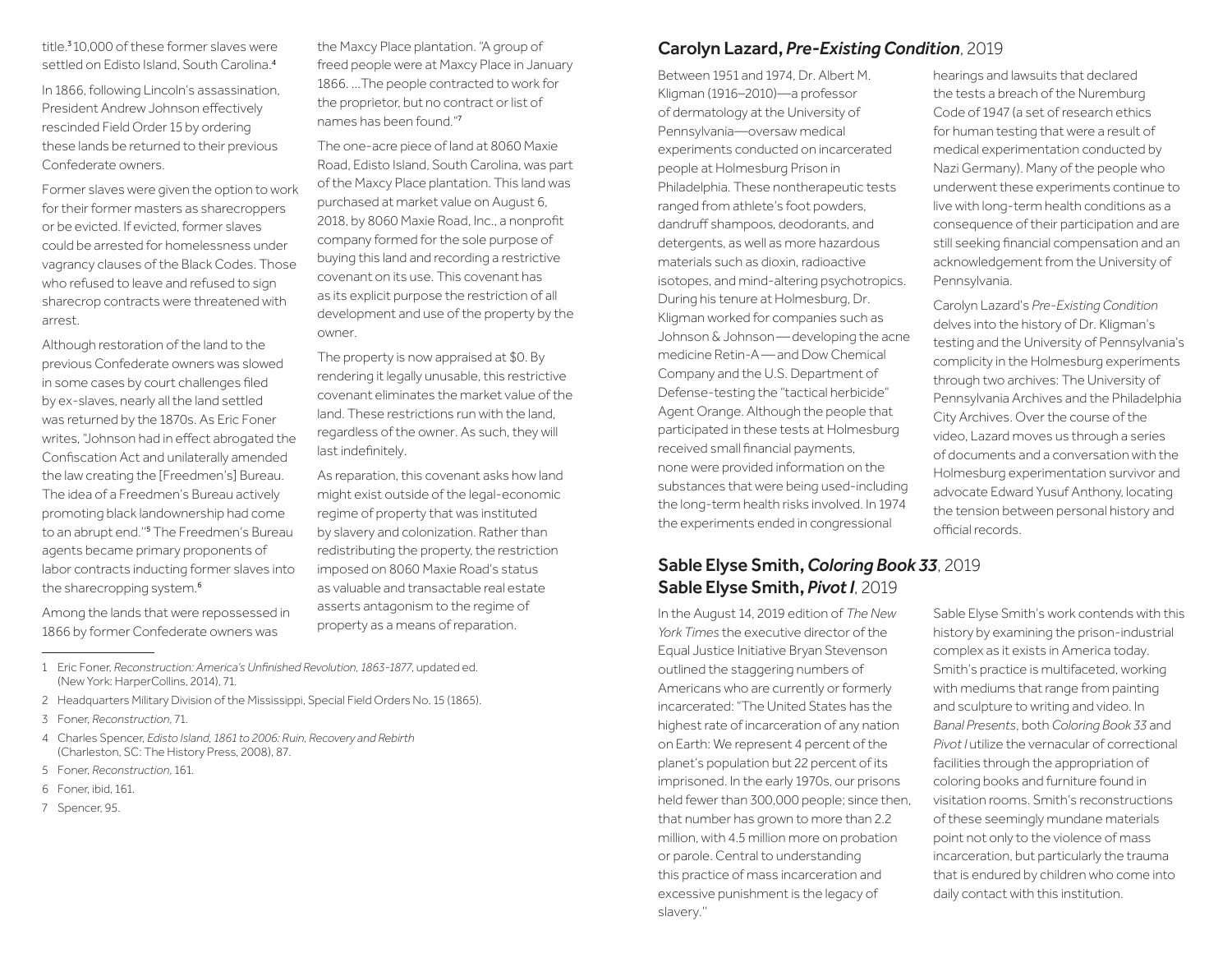# QUOTIDIAN PASTS |CHAPTER 3

#### Matthew Angelo Harrison

With objects from the African Collection at the University of Pennsylvania Museum of Archaeology and Anthropology

> "In what tense does one write an ethnographic account? This grammatical detail has considerable intellectual and political significance.... To many readers, using the past tense about an out-of-the-way place suggests not that people 'have' history but that they are history."

> > Anna Tsing, *In the Realm of the Diamond Queen* (1993)

### *F16-4023 (African Heritage)*, 1968

In this educational film produced by the University of Pennsylvania Museum of Archaeology and Anthropology, Dr. Froelich G. Rainey (who appears elsewhere in this exhibition via the television show, *What in the World*) guides visitors through a selection of the Museum's collection of sculptures from Sudan, Nigeria, Côte d'Ivoire, the Democratic Republic of the Congo, Guinea, and Gabon. Throughout the film, Rainey describes the aesthetic qualities and original purpose of each sculpture and directly links these unnamed artists to their influence upon European painters, such as Henri Matisse, Amedeo Modigliani, Joan Miró, and Pablo Picasso.

In addition to the Penn Museum's collection, *F16-4023 (African Heritage)* features a series of dances spliced throughout the film. Choreographed and performed by the Philadelphia based Afro-American Dance Ensemble—led by the American choreographer Arthur Hall—these dances aimed to activate the sculptures and imagine how they might exist in the world outside of the museum. This strategy, however, conflates the objects with the black bodies of the dancers by placing them both on display. The film's peculiarity becomes even more apparent when it is revealed through the Penn Museum's archive that these dances were not performed on the sandy beaches of West Africa, but rather at the Jersey Shore.

## *What in the World, Episode 4*, c. 1952

*What in the World?* was the Penn Museum's Peabody Award–winning weekly television program. Developed by the museum's director, Dr. Froelich G. Rainey (1907–1992) in 1951, the show was considered a new form of engagement between museums and their broader audiences. *What in the World?* aired for fourteen years. In each episode, a panel of experts was asked to guess the location, age, and use of five to ten objects from the Penn Museum's collection.

For this episode, produced sometime in the early 1950s, sculptor Jacques Lipchitz, anthropologist Dr. Carleton Coon, and actor Vincent Price examined objects from New Guinea, Egypt, Côte d'Ivoire, Scandinavia, Panama, and Borneo indicating the extensive reach of the Museum's collecting habits. As the objects are handled without gloves— and at times worn by the participants—*What in the World?* demonstrates the lax conservation practices of the time. While inspecting a late nineteenth-century mask from the Baoulé tribe of Côte d'Ivoire, Lipchitz commented upon the mask's slight damage, to which

Price quipped, "No, that is from being in this country."

### *Frances J. Hall Household Book, Sierra Leone*, 1937

was largely responsible for the founding of the Penn Museum's African collections. He was on the curatorial staff of the Penn Museum from 1914 to 1935; as assistant curator from 1916 to 1923; and full curator from 1924 to 1935.

In 1936, shortly following his retirement, Hall proposed an expedition to the American Philosophical Society in Philadelphia to study the institutions of the Sherbro people of Sierra Leone. In November 1936, Hall arrived in Freetown, Sierra Leone, with his wife, Frances Jones Hall (referred to as F. J. Hall), and worked across the island with missionaries, colonial commissioners, and the chief of the Yoni people. During this time, F. J. Hall kept a diary detailing her

Former curator Henry Usher Hall (1876–1944) everyday experiences in Sierra Leone. Here, Hall included recipes, lists of household expenses, and domestic workers' wages, as well as illustrations of the people she encountered. As an artifact, Hall's journal becomes a window into one white woman's observations as cultural tourist and amateur ethnographer. She observes, for example: "The natives are most picturesque, but not so nice looking as though from Dakar." In another vein, she writes, "We bobbed around in harbor all day, in blistering heat, because natives couldn't be induced to work." In her diary, Hall effortlessly moves from admiration to condemnation, revealing inconsistent and competing reflections upon physical and psychological perspectives of the Sierra Leoneans around her.

### *W.O. Oldman with masks and headdresses*, circa 1920, Te Papa (0.027326)

William Ockleford Oldman (1879–1949) was an influential early twentieth century British collector and dealer of art objects from around the world. Based in London, Oldman amassed prominent acquisitions, with a particular focus on the African continent and Archeology, to name only a few. Oceanic region. His business, "W.O. Oldman: Ethnographical Specimens," conducted transactions with private collectors, art galleries, and anthropological museums across Europe and the United States. Artworks and objects with a provenance to

## *Oldman to Hall, 3 Dec. 1930 [first page]*, 1930

The Kingdom of Benin, in what is now southern Nigeria, has been widely recognized widely known for its bronze plaques and for producing some of the most renowned artworks from the African continent. Dating back to approximately the eleventh

Oldman and his business can be found at the British Museum, Oxford's Museum of Natural History, the Smithsonian's National Museum of the American Indian, and the University of Pennsylvania Museum of Anthropology and

Shortly before his death, in 1948, Oldman sold his entire collection to the New Zealand government. This image, which depicts Oldman with a range of masks from his personal collection, appears courtesy of the Museum of New Zealand Te Papa Tongarewa.

century CE, the Benin Kingdom is most heads. In 1897, Great Britain invaded the Benin Royal Palace—famed for its wealth, opulence, and artwork—and burned it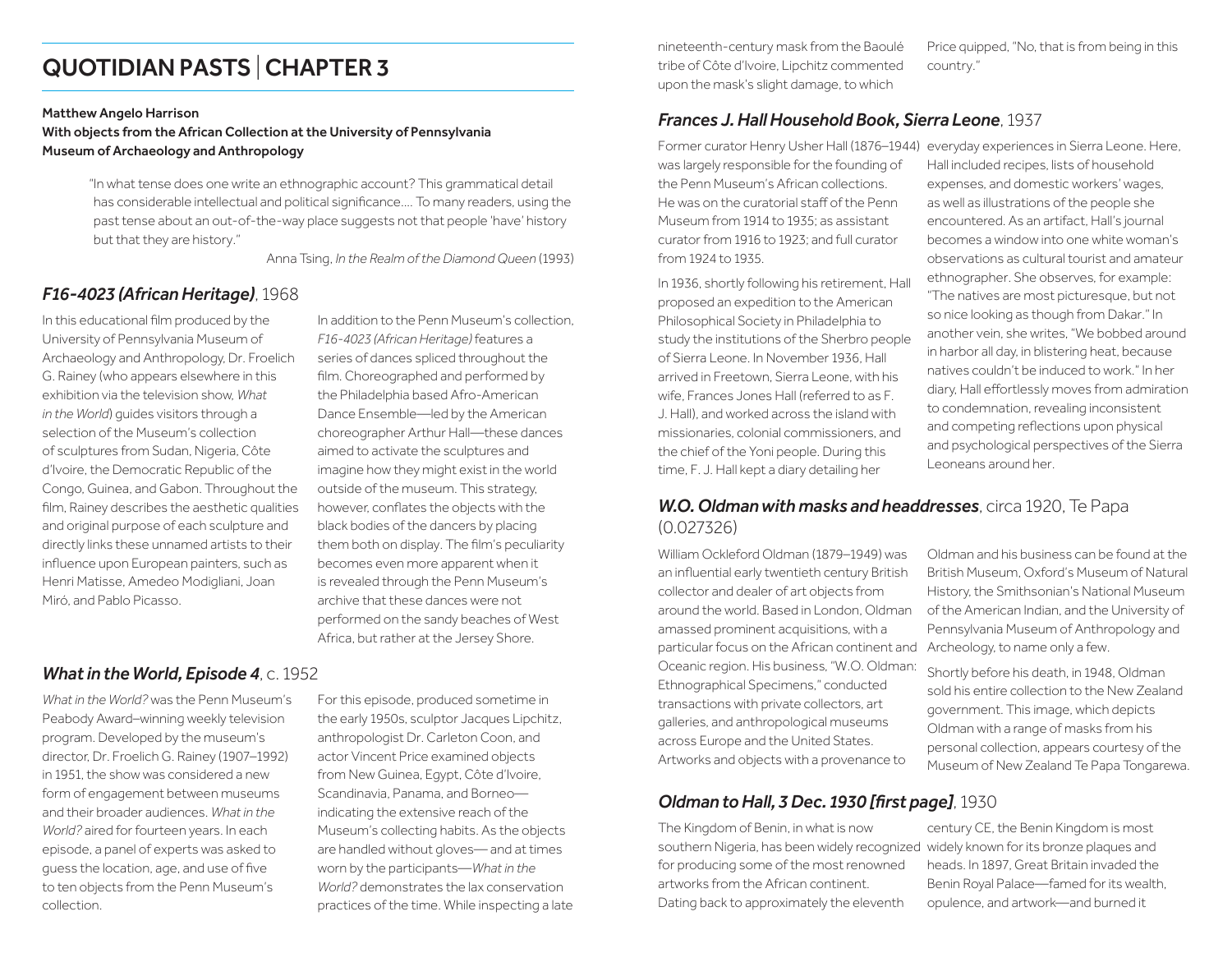to the ground, capturing or murdering many of its occupants. Much of the work that was stolen from Benin accumulated in the collections of art dealers such as W.O. Oldman, and subsequently sold to museums around the world. The majority of Benin's bronze plaques are held by the Berlin Ethnologisches Museum, the British Museum, the National Museum of Nigeria in Lagos and Benin City, the Weltmuseum Wien, Chicago's Field Museum, the Metropolitan Museum of Art, and the Museum of Fine Arts, Boston.

In this vitrine are two letters sent between W.O. Oldman and George Byron Gordon, the Penn Museum's director at the time. In letters such as these, Oldman attempts to sell his recently acquired African collections by noting their uniqueness and escalating value. He claims to have a "representative collection of the whole of Africa" and guarantees its "perfection" and authenticity, boasting that his collection comprises rather pristine objects gathered prior to growing mass-market demand.

In another letter, dated July 29, 1912, Oldman calls specific attention to his collections from Benin. Interestingly, his assertions often come with a hint of hesitation: "I am quite satisfied that the specimens are all genuine Benin work… as far as I can remember." Or, "I will guarantee these to be genuine examples to the best of my knowledge and will take back at any time any pieces which can be proved unsatisfactory." The letters and inventory catalogues that Oldman sent to museums reveal both the confident and cavalier ways in which early twentieth century art dealers referred to their African collections, in particular how they were casually objectified and trafficked, alongside other ethnographic objects or "tribal art" from non-western cultures. The circulation of these words, ideas, and objects from hand to hand and collection to collection, became central to the ways in which the image of Africa simultaneously grew and was contained by western discourse. Institutions such as the Penn Museum are now actively working to reframe their acquisitions of Beninese artwork. The Penn Museum's new Africa Galleries (opening in Fall 2019), curated by Penn sociologist Tukufu Zuberi, will delve deeply into the colonial history of African objects, examine how African objects are exhibited in the West, and place the objects in their social context.

## *Amandus Johnson in Angola. At encampment with natives and other explorers*, [n.d.]

"A lazy indifference, with no thought of tomorrow, is written on every face." —Amandus Johnson, "The Educational West-African Expedition," from *In the Land of the Marimba* (1922-24)

Amandus Johnson (1877–1974) was a professor of Scandinavian languages at the University of Pennsylvania and founder of the American Swedish Historical Museum in Philadelphia. On the basis of his linguistic research, Johnson was appointed director of the African Ethnological Expedition to Angola (then known under the colonial

name, "Portuguese East Africa") in order to conduct research in the region between 1922 and 1925. After returning from Angola, Johnson embarked on a popular lecture tour in Philadelphia about his travels and gained local fame. Johnson attained further notoriety for purportedly conducting the Angolan ethnographic research under false pretenses. In a letter from a colleague to the Penn Museum, Johnson was accused of traveling to Angola to "lift a cache of Diamonds," which a German traveler had "buried in Africa years ago." The depth

and authenticity of Johnson's research in Angola may always remain uncertain, but it is evident that this photo bears witness to many competing stories and histories.

In his papers, Johnson documented his exchange of malaria medicine for what he calls "the wooden fetish" that appears in this image. Capturing not only Johnson's acquisition, this photograph additionally reveals the anthropological campsite

as construction of colonial ideal, staged in a hierarchy of power, beginning with a sculpture held in the hands of sitting black men, and extending to the casually posed white men centered at the campsite above them. This image positions the camera as a weapon of imperialism, used to train the western eye to see blackness (and otherness) as subordinate to whiteness.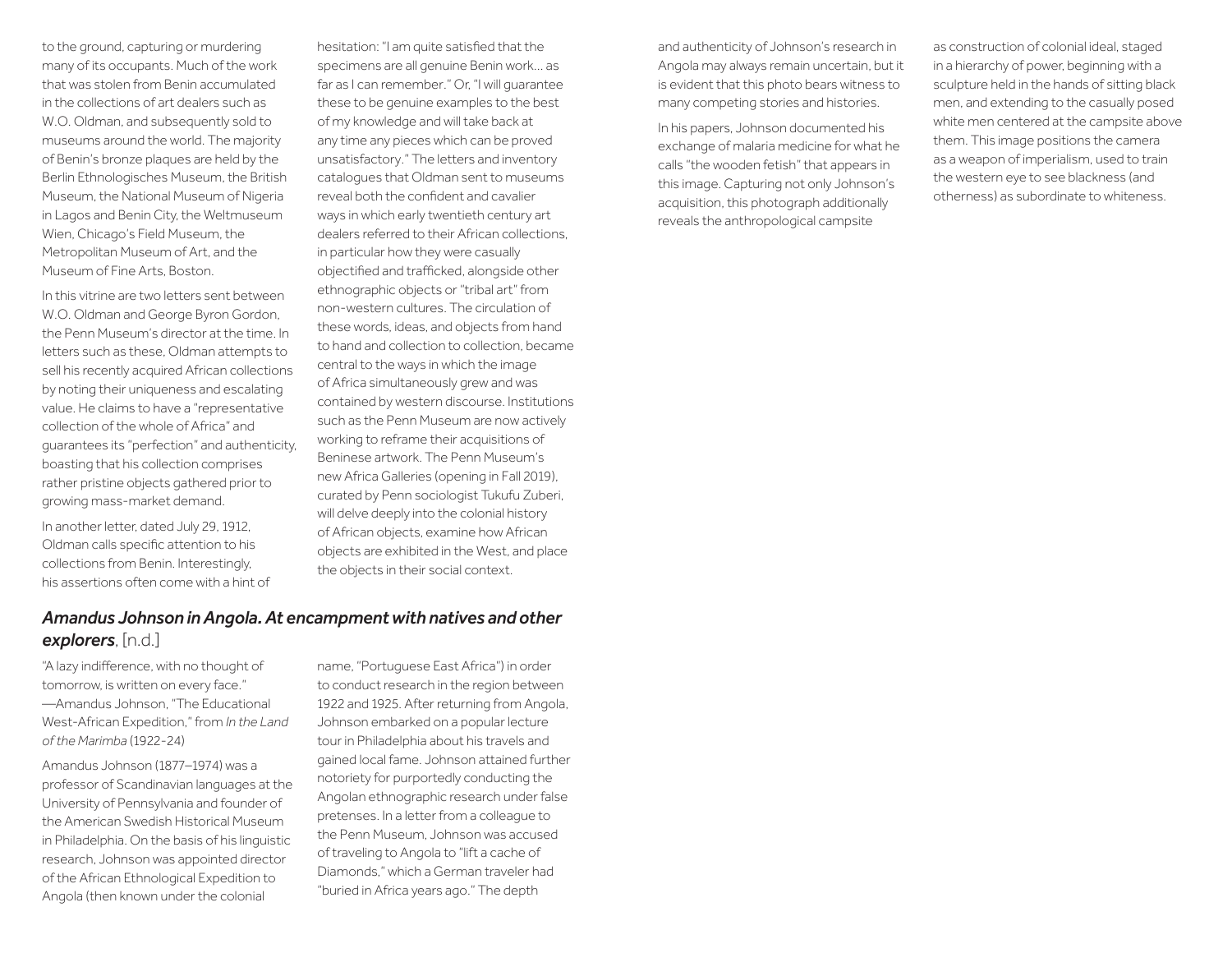#### WORKS IN THE EXHIBITION

#### MUNDANE FUTURES

Martine Syms*, The Mundane Afrofuturist Manifesto*, 2013. Acrylic paint. Courtesy the artist, Bridget Donahue, NYC, and Sadie Coles HQ, London.

Sutton E. Griggs*, Imperium in Imperio*, 1899, 2018. Paperback books designed by ELLA with a new foreword by Meg Onli, courtesy Project Gutenberg[—www.gutenberg.org.](www.gutenberg.org)

Kevin Jerome Everson*, IFO*, 2017. 16mm film, color, sound 10 minutes. © Kevin Jerome Everson. Courtesy the artist; Trilobite-Arts DAC; Picture Palace Pictures.

### QUOTIDIAN PASTS

Matthew Angelo Harrison*, Queen Mother (Edo*, *Oldman)*, 2019. Ceramic, acrylic, aluminum Courtesy the artist and Jessica Silverman Gallery, San Francisco.

Matthew Angelo Harrison*, Queen Mother adapted (Edo, Oldman),* 2019. Ceramic, acrylic, aluminum. Courtesy the artist and Jessica Silverman Gallery, San Francisco.

Matthew Angelo Harrison*, Sowei Actuation (Bundu, J.L. Buck)*, 2019. Ceramic, acrylic, aluminum. Courtesy the artist and Jessica Silverman Gallery, San Francisco.

Matthew Angelo Harrison*, Seated Female (Kisi, J. Laporte)*, 2019, Ceramic, acrylic, aluminum Courtesy the artist and Jessica Silverman Gallery, San Francisco.

African Collection at the University of Pennsylvania Museum of Archaeology and Anthropology*, Amandus Johnson in Angola. At encampment with natives and other explorers*, [n.d.]. University of Pennsylvania Museum Photographic Archives; Standard Size Prints;

#### BANAL PRESENTS

Sable Elyse Smith*, Coloring Book 33*, 2019, Screen printing ink and oil stick on paper, Courtesy of the artist, Cal Siegel, and JTT, New York.

Sable Elyse Smith*, Pivot I*, 2019, Powder coated aluminum, Courtesy of the artist and JTT, New York.

Carolyn Lazard*, Pre-Existing Condition*, 2019, Digital Video 15 min., Courtesy of the artist and Essex Street, New York, Collection of Dr. Murray A. Abramson, Massachusetts.

Dave McKenzie*, Futuro*, 2013. Inkjet print mounted on aluminum. Edition 1 of 5 + 1 AP. Collection of Ben and Aileen Krohn.

Aria Dean*, Notes on Blaccelerationism*, 2017. Digital video, color, sound, 75 min. Courtesy the artist and Chateau Shatto.

Black Panther Party*, The Black Panther April 1 and May 13, 1972*, Newspapers. Courtesy the Kislak Center at the University of Pennsylvania.

National Institutes of Health / Getty Images*, Scanning electron micrograph of just-divided HeLa cells*, purchased 2018. Stock image.

Africa, Box AF 4: Amandus Johnson in Angola; Penn Museum.

*F16-4023 "African Heritage"*, 1968, Digital video transferred from 16mm film, color, sound, 27:9 min. Courtesy of the Penn Museum.

*WHAT IN THE WORLD 4*, c. 1952. Digital video transferred from 16mm, film, color, sound, 28:28 min. Courtesy of the Penn Museum

*Collection of African Specimens arranged in Ethnographical Groups, Price £865.00*, [n.d.], Director's Office, Gordon; W. O. Oldman; Penn Museum Archives.

*Oldman to Hall, 3 Dec. 1930 [first page]*, 1930, Oceanian Section; W. O. Oldman Correspondence, 1930–1939; Penn Museum Archives.

*Frances J. Hall Household Book, Sierra Leone*, 1937, Sierra Leone Field Notes; F. J. Hall Diary; Penn Museum.

*"I take, you take…" [Word list] by Henry U. Hall*, 1937, Sierra Leone Expedition Records; Notebook G inclusions; Penn Museum Archives.

#### Cameron Rowland*, Depreciation*, 2018,

Restrictive covenant; 1 acre on Edisto Island, South Carolina. Courtesy of the artist and Essex Street, New York

40 acres and a mule as reparations for slavery originates in General William Tecumseh Sherman's Special Field Orders No. 15, issued on January 16, 1865. Sherman's Field Order 15 was issued out of concern for a potential uprising of the thousands of ex-slaves who were following his army by the time it arrived in Savannah.<sup>1</sup>

The field order stipulated that "The islands from Charleston south, the abandoned rice fields along the rivers for thirty miles back from the sea, and the country bordering the Saint Johns River, Florida, are reserved and set apart for the settlement of the negroes now made free by the acts of war and the proclamation of the President of the United States. Each family shall have a plot of not more than forty acres of tillable ground."<sup>2</sup> This was followed by the formation of the Bureau of Refugees, Freedmen, and Abandoned Lands in March 1865. In the months immediately following the issue of the field orders, approximately 40,000 former slaves settled in the area designated by Sherman on the basis of possessory title.<sup>3</sup> 10,000 of these former slaves were settled on Edisto Island, South Carolina.<sup>4</sup> In 1866, following Lincoln's assassination, President Andrew Johnson effectively rescinded Field Order 15 by ordering these lands be returned to their previous Confederate owners. Former slaves were given the option to work for their former masters as sharecroppers or be evicted. If evicted, former slaves could be arrested for homelessness under vagrancy clauses of the Black Codes. Those who refused to leave and refused to sign sharecrop contracts were threatened with arrest.

Although restoration of the land to the previous Confederate owners was slowed in some cases by court challenges filed by ex-slaves, nearly all the land settled was returned by the 1870s. As Eric Foner writes, "Johnson had in effect abrogated the Confiscation Act and unilaterally amended the law creating the [Freedmen's]

Bureau. The idea of a Freedmen's Bureau actively promoting black landownership had come to an abrupt end.''<sup>5</sup> The Freedmen's Bureau agents became primary proponents of labor contracts inducting former slaves into the sharecropping system.<sup>6</sup>

Among the lands that were repossessed in 1866 by former Confederate owners was the Maxcy Place plantation. "A group of freed people were at Maxcy Place in January 1866. ... The people contracted to work for the proprietor, but no contract or list of names has been found."<sup>7</sup> The one-acre piece of land at 8060 Maxie Road, Edisto Island, South Carolina, was part of the Maxcy Place plantation. This land was purchased at market value on August 6, 2018, by 8060 Maxie Road, Inc., a nonprofit company formed for the sole purpose of buying this land and recording a restrictive covenant on its use. This covenant has as its explicit purpose the restriction of all development and use of the property by the owner.

The property is now appraised at \$0. By rendering it legally unusable, this restrictive covenant eliminates the market value of the land. These restrictions run with the land, regardless of the owner. As such, they will last indefinitely.

As reparation, this covenant asks how land might exist outside of the legal-economic regime of property that was instituted by slavery and colonization. Rather than redistributing the property, the restriction imposed on 8060 Maxie Road's status as valuable and transactable real estate asserts antagonism to the regime of property as a means of reparation.

- 1 Eric Foner, *Reconstruction: America's Unfinished Revolution, 1863-1877*, updated ed. (New York: HarperCollins, 2014), 71.
- 2 Headquarters Military Division of the Mississippi, Special Field Orders No. 15 (1865).
- 3 Foner, *Reconstruction*, 71.
- 4 Charles Spencer, *Edisto Island, 1861 to 2006: Ruin, Recovery and Rebirth* (Charleston, SC: The History Press, 2008), 87.
- 5 Foner, *Reconstruction*, 161.
- 6 Foner, ibid, 161.
- 7 Spencer, 95.